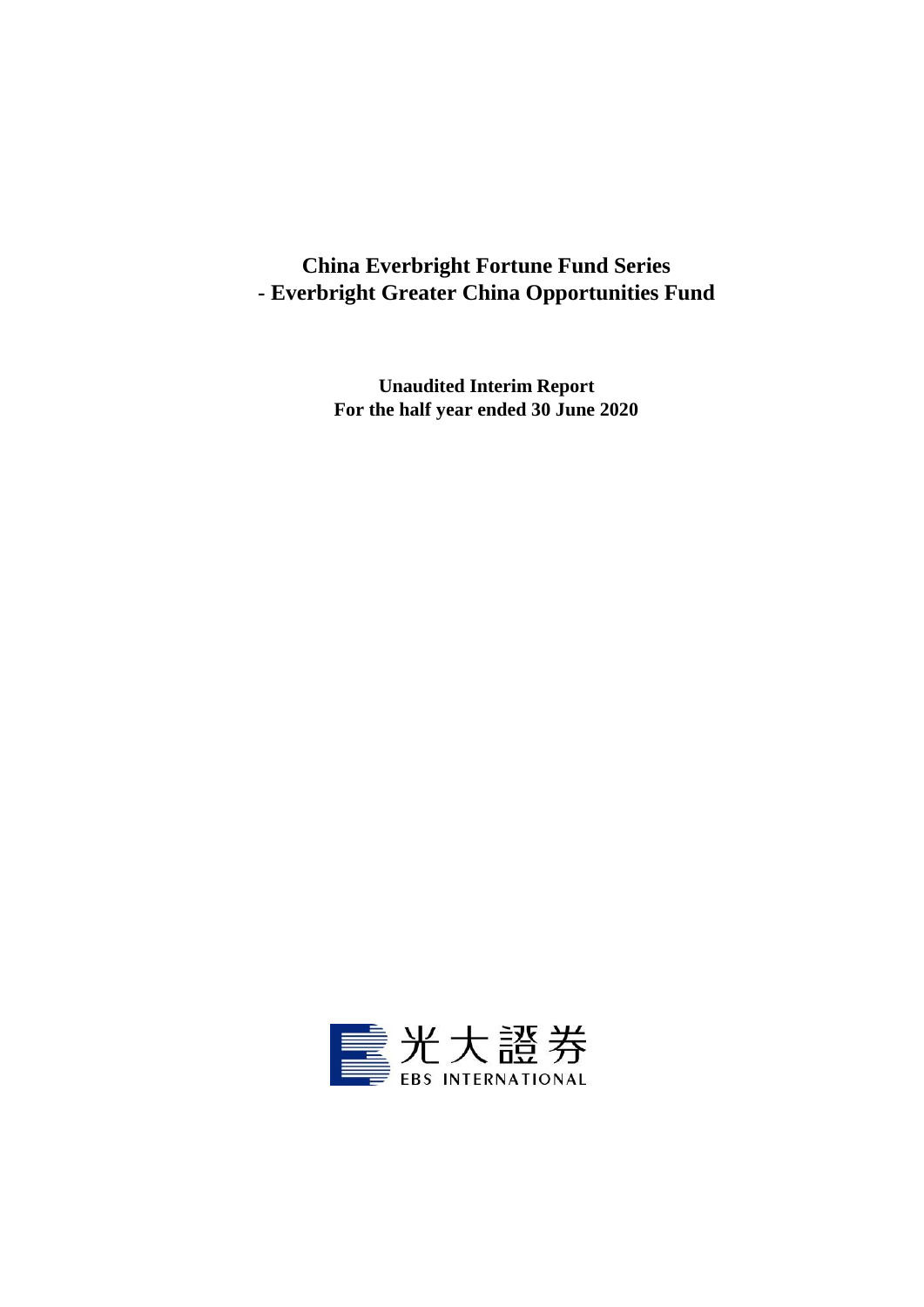### **China Everbright Fortune Fund Series - Everbright Greater China Opportunities Fund 2020 Unaudited Interim Report**

| Contents                                                 | Page           |
|----------------------------------------------------------|----------------|
| Statement of Assets and Liabilities (Unaudited)          | 1              |
| Statemeth of comprehensive income (Unaudited)            | $\overline{c}$ |
| Portfolio Statement (Unaudited)                          | 3              |
| Statement of Changes in Equity (Unaudited)               | $\overline{4}$ |
| Statement of Movements in Portfolio Holdings (Unaudited) | 5              |
| Notes to the Financial Statements (Unaudited)            | 6              |
| Management and Administration                            | 7              |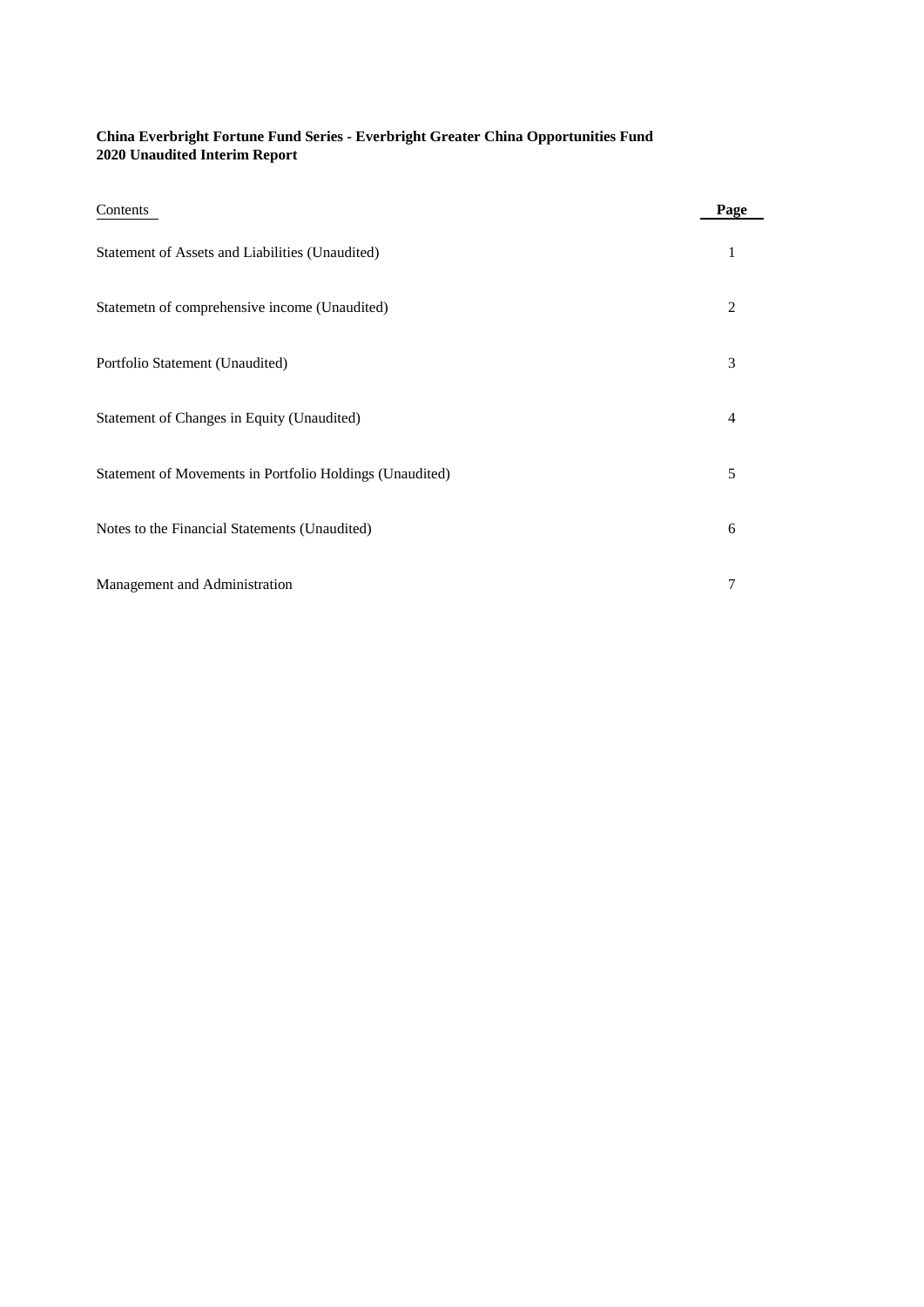## **China Everbright Fortune Fund Series - Everbright Greater China Opportunities Fund Statement of Assets and Liabilities (Unaudited) As at 30 June 2020 (Expressed in Hong Kong dollars)**

|                                         | As at          | As at                   |
|-----------------------------------------|----------------|-------------------------|
|                                         | 30 June 2020   | <b>31 December 2019</b> |
| <b>ASSETS</b>                           | <b>HKD</b>     | <b>HKD</b>              |
| Financial assets at FVTPL               | 90,017,373     | 81,851,368              |
| Cash and cash equivalents               | 8,405,021      | 15,469,318              |
| Due from brokers                        | 34,027,877     | 1,976,025               |
| Interest receivable on financial assets | 489,276        | 581,886                 |
| Dividend receivable                     | 12,000         |                         |
| <b>Total Assets</b>                     | 132,951,547    | 99,878,597              |
| <b>LIABILITIES</b>                      |                |                         |
| Financial liabilities at FVTPL          | (225, 346)     | (132,750)               |
| Due to brokers                          | (30,918,307)   |                         |
| Accrued expenses and other payables     | (240, 867)     | (428, 117)              |
| <b>Total Liabilities</b>                | (31, 384, 520) | (560, 867)              |
| Net assets attributable to unitholders  | 101,567,027    | 99,317,730              |
| Representing:                           |                |                         |
| <b>Equity</b>                           | 101,567,027    | 99,317,730              |
| Number of units in issue, Class I - HKD | 11,463,480.70  | 11,463,480.70           |
| Net asset value per unit                | 8.86           | 8.66                    |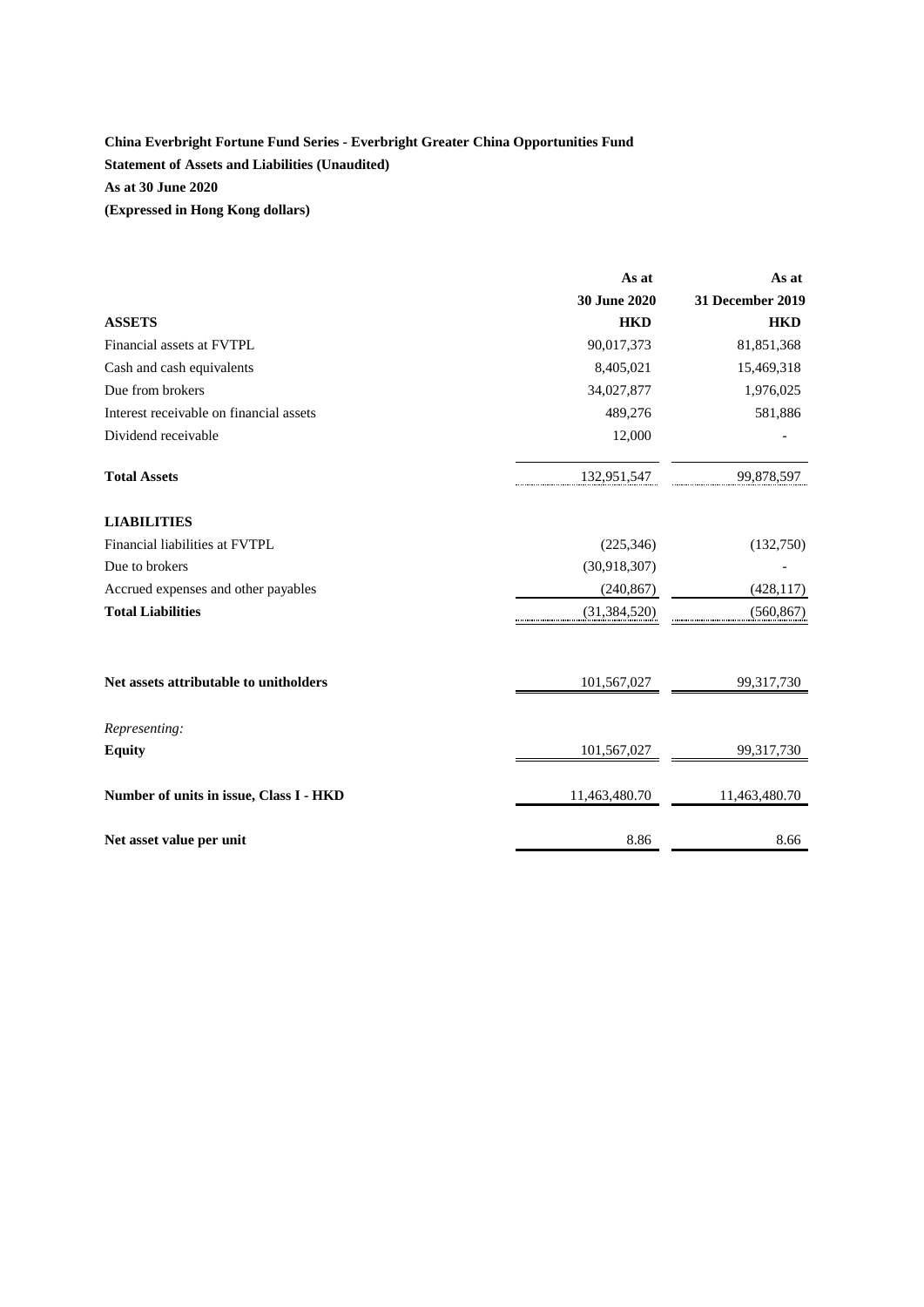### **China Everbright Fortune Fund Series - Everbright Greater China Opportunities Fund Statement of comprehensive income (Unaudited) As at 30 June 2020 (Expressed in Hong Kong dollars)**

As at **As at 30 June 2020 31 December 2019 HKD HKD** Dividend income 62,507 1,139,573 Interest income on financial asset at FVTPL 1,608,144 1,060,232 Other interest income 2,509 Net gain from financial assets and financial liabilities at FVTPL 2,424,543 2,571,309 Net foreign exchange gain/ (loss) (628,770) (792,531) **Total Income** 3,470,925 3,981,262 Management fee (602,097) (872,474) Trustee's fee  $(151,674)$   $(289,661)$ Auditor's remuneration (80,452) (171,550) Transaction costs (225,134) (378,911) (378,911) Miscellaneous expenses (158,420) (190,421) **Total operating expenses**  $(1,217,777)$   $(1,903,017)$ Finance cost **Finance** cost **Profit before taxation** 2,253,148 2,078,245  $T$ axation (3,851) (99,448) **Profit and total comprehensive income for the period** 2,249,297 1,978,797 1,978,797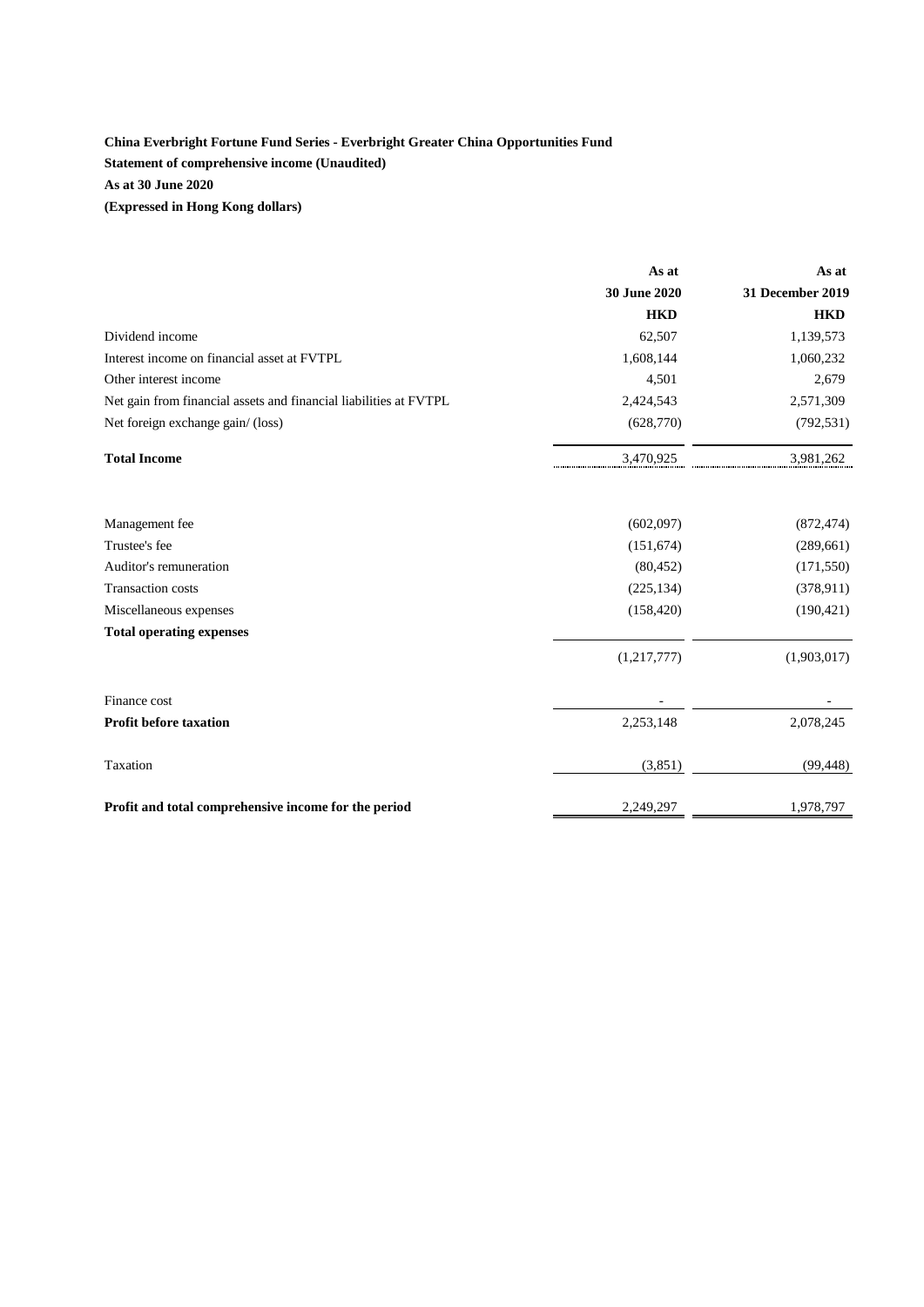#### **China Everbright Fortune Fund Series - Everbright Greater China Opportunities Fund Portfolio Statement (Unaudited) As at 30 June 2020 (Expressed in Hong Kong dollars)**

| <b>Value</b><br>Nominal /<br><b>HKD</b><br>Value /<br><b>Holding</b><br><b>Equivalent</b><br><b>Equity securities, listed</b><br><b>China Stocks</b><br><b>CITIC Securities Co Ltd</b><br>40,000<br>1,057,618 | $%$ of<br><b>Net Asset</b><br><b>Value</b><br>1.04%<br>3.39%<br>4.15%<br>3.69%<br>2.92%<br>3.47% |
|---------------------------------------------------------------------------------------------------------------------------------------------------------------------------------------------------------------|--------------------------------------------------------------------------------------------------|
|                                                                                                                                                                                                               |                                                                                                  |
|                                                                                                                                                                                                               |                                                                                                  |
|                                                                                                                                                                                                               |                                                                                                  |
|                                                                                                                                                                                                               |                                                                                                  |
|                                                                                                                                                                                                               |                                                                                                  |
|                                                                                                                                                                                                               |                                                                                                  |
| Contemporary Amperex Technology Co Ltd<br>18,000<br>3,441,844                                                                                                                                                 |                                                                                                  |
| Dawning Information Industry Co Ltd<br>100,000<br>4,211,173                                                                                                                                                   |                                                                                                  |
| NAURA Technology Group Co Ltd<br>20,000<br>3,748,602                                                                                                                                                          |                                                                                                  |
| SF Holding Co Ltd - A<br>49,464<br>2,967,211                                                                                                                                                                  |                                                                                                  |
| ZTE Corp<br>80,000<br>3,520,716                                                                                                                                                                               |                                                                                                  |
|                                                                                                                                                                                                               |                                                                                                  |
| <b>Hong Kong Stocks</b>                                                                                                                                                                                       |                                                                                                  |
| JD.com Inc<br>16,000<br>3,708,800                                                                                                                                                                             | 3.65%                                                                                            |
| NetEase Inc<br>10,000<br>1,336,000                                                                                                                                                                            | 1.32%                                                                                            |
| Semiconductor Manufacturing International Corp<br>150,000<br>4,050,000                                                                                                                                        | 3.99%                                                                                            |
| Sino Biopharmaceutical Ltd<br>300,000<br>4,380,000                                                                                                                                                            | 4.31%                                                                                            |
| Tencent Holdings Ltd<br>10,000<br>4,986,000                                                                                                                                                                   | 4.91%                                                                                            |
|                                                                                                                                                                                                               |                                                                                                  |
| <b>Corporate Bond, listed</b>                                                                                                                                                                                 |                                                                                                  |
| AAC Technologies Holdings Inc 3% 27112024<br>500,000<br>3,842,776                                                                                                                                             | 3.78%                                                                                            |
| BOC Aviation Ltd 2.75% 02122023 GMTN<br>500,000<br>3,908,619                                                                                                                                                  | 3.85%                                                                                            |
| CSSC Capital 2015 Ltd 3% 13022030<br>500,000<br>3,790,033                                                                                                                                                     | 3.73%                                                                                            |
| China Evergrande Group 8.9% 24052021<br>500,000<br>3,804,100                                                                                                                                                  | 3.75%                                                                                            |
| Country Garden Holdings Co Ltd 5.4% 27052025<br>200,000<br>1,613,114                                                                                                                                          | 1.59%                                                                                            |
| E-House China Enterprise Holdings Ltd 7.625% 18042022<br>3,468,765<br>500,000                                                                                                                                 | 3.42%                                                                                            |
| Elect Global Investments Ltd V4.1% PERP<br>200,000<br>1,497,737                                                                                                                                               | 1.47%                                                                                            |
| HUARONG FINANCE 2017 COMPANY LIMITED 4.5% 29122049<br>300,000<br>2,345,427                                                                                                                                    | 2.31%                                                                                            |
| Huarong Finance 2017 Co Ltd 4.25% 07112027<br>4,072,237<br>500,000                                                                                                                                            | 4.01%                                                                                            |
| Indonesia Asahan Aluminium Persero PT 5.45% 15052030 REGS<br>300,000<br>2,593,784                                                                                                                             | 2.55%                                                                                            |
| JD.com Inc 3.375% 14012030<br>2,483,080<br>300,000                                                                                                                                                            | 2.44%                                                                                            |
| LS Finance 2022 Ltd 4.25% 16102022<br>400,000<br>3,031,065                                                                                                                                                    | 2.98%                                                                                            |
| New Metro Global Ltd 7.5% 16122021<br>700,000<br>5,525,996                                                                                                                                                    | 5.44%                                                                                            |
| $\boldsymbol{0}$<br>New Oriental Education & Technology Group Inc 2.125% 02072025<br>$\boldsymbol{0}$                                                                                                         | 0.00%                                                                                            |
| 3,899,240<br>TENCNT 3.24 06/03/50 REGS<br>500,000                                                                                                                                                             | 3.84%                                                                                            |
| Wanda Group Overseas Ltd 7.5% 24072022<br>400,000<br>2,902,868                                                                                                                                                | 2.86%                                                                                            |
| Xiaomi Best Time International Ltd 3.375% 29042030 REGS<br>500,000<br>3,830,569                                                                                                                               | 3.77%                                                                                            |
|                                                                                                                                                                                                               |                                                                                                  |
| <b>Derivative financial instrument</b>                                                                                                                                                                        |                                                                                                  |
| US 10Yr Note (CBT) Sep20<br>(20)<br>(191, 346)                                                                                                                                                                | $-0.19%$                                                                                         |
| (5)<br>Hang Seng Index futures Jul 20<br>(34,000)                                                                                                                                                             | $-0.03%$                                                                                         |
|                                                                                                                                                                                                               |                                                                                                  |
| 89,792,027<br>Total investments                                                                                                                                                                               | 88.41%                                                                                           |
| (Total cost of investments: HKD 81,868,444)                                                                                                                                                                   |                                                                                                  |
| Other net assets<br>11,775,000                                                                                                                                                                                | 11.59%                                                                                           |
| Total net assets<br>101,567,027                                                                                                                                                                               | 100.00%                                                                                          |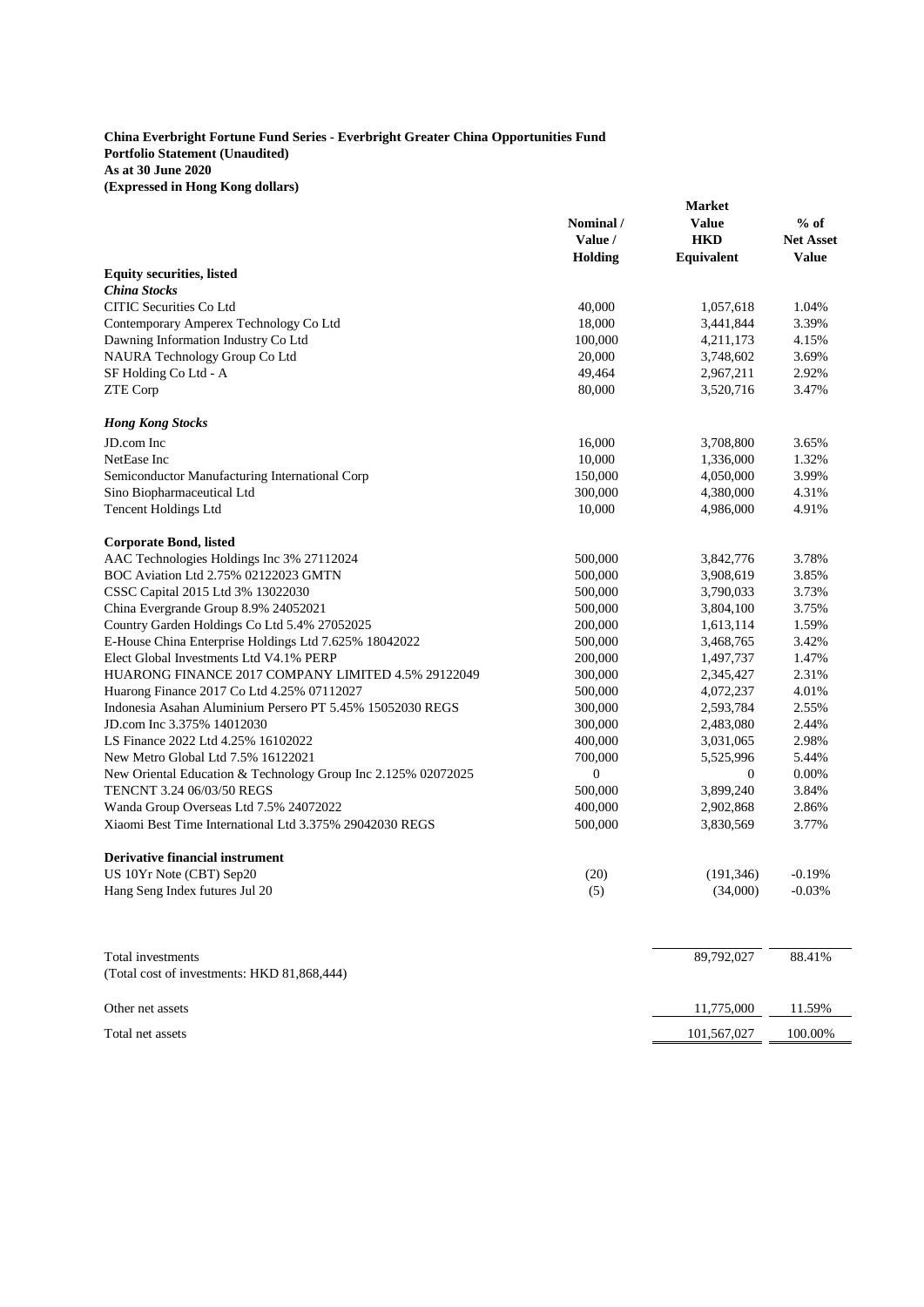**China Everbright Fortune Fund Series - Everbright Greater China Opportunities Fund Statement of Changes in Equity (Unaudited) For the half year ended 30 June 2020 (Expressed in Hong Kong dollars)**

|                                                                            | From 1 January 2020<br>to 30 June 2020 | From 1 January 2019 to<br><b>31 December 2019</b> |
|----------------------------------------------------------------------------|----------------------------------------|---------------------------------------------------|
|                                                                            | <b>HKD</b>                             | <b>HKD</b>                                        |
| Balance at the beginning of the period                                     | 99,317,730                             | 47,338,933                                        |
| Profit and total comprehensive income for the period                       | 2,249,297                              | 1.978.797                                         |
| Transaction with unitholders, recognised directly in equity                |                                        |                                                   |
| Subscriptions of units in Class I - HKD (5,861,664.71 units) for year 2019 |                                        | 50,000,000                                        |
| <b>Total transactions with unitholders</b>                                 |                                        | 50,000,000                                        |
| Balance at the end of the period                                           | 101,567,027                            | 99,317,730                                        |
|                                                                            | As as 30 June 2020                     | As at 31 December 2019                            |
| Number of units in issue, Class I - HKD                                    | 11,463,480.70                          | 11,463,480.70                                     |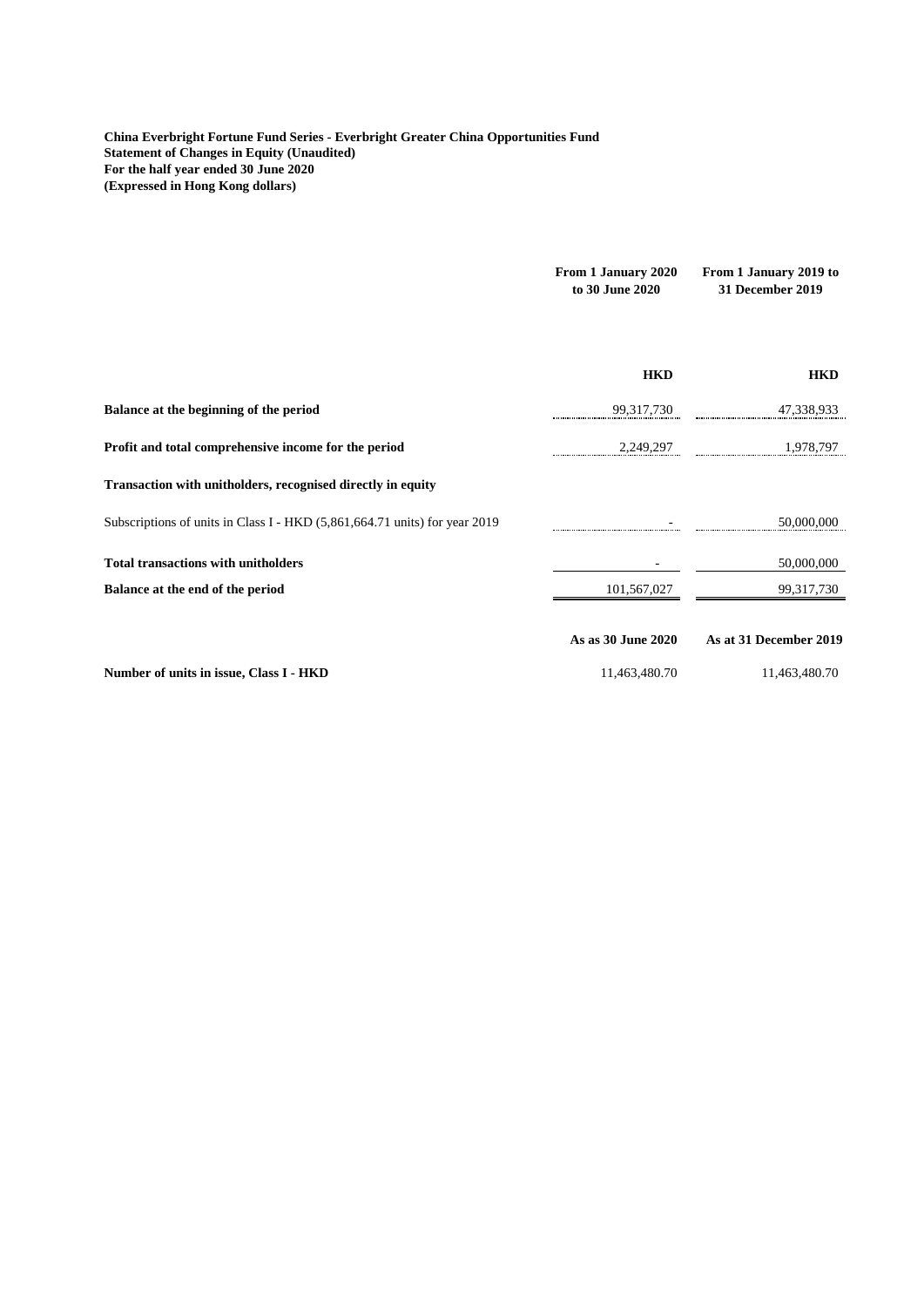#### **China Everbright Fortune Fund Series - Everbright Greater China Opportunities Fund**

 Statement of Movements in Portfolio Holdings (Unaudited) For the half year ended 30 June 2020

|                                                                                                  | <b>Movement in Holdings</b> |                      |                                     |                    |
|--------------------------------------------------------------------------------------------------|-----------------------------|----------------------|-------------------------------------|--------------------|
|                                                                                                  | At 1 January 2020           | Additions            | Disposals                           | At 30 June 2020    |
|                                                                                                  |                             |                      |                                     |                    |
|                                                                                                  |                             | Equivalent           |                                     |                    |
| <b>Equity securities, listed</b>                                                                 |                             |                      |                                     |                    |
| <b>China Stocks</b>                                                                              |                             |                      |                                     |                    |
| Alibaba Group Holding Ltd                                                                        | 524,000                     | 10,000               | 10,000<br>524,000                   |                    |
| China Construction Bank - H<br>China Eastern Airlines Corp Ltd                                   | 392,000                     | 200,000              | 592,000                             |                    |
| China Pacific Insurance Group Co Ltd - H                                                         | 80,000                      |                      | 80,000                              |                    |
| Chinasoft International Ltd<br>CIFI Holdings Group Co Ltd                                        |                             | 180,000<br>200,000   | 180,000<br>200,000                  |                    |
| CK Infrastructure Holdings Ltd                                                                   | 20,000                      |                      | 20,000                              |                    |
| CITIC Securities Co Ltd                                                                          |                             | 40,000               |                                     | 40,000             |
| Contemporary Amperex Technology Co Ltd<br>CSPC pharmaceutical Group Co Ltd - A                   | 70,000                      | 40,000               | 22,000<br>70,000                    | 18,000             |
| Dawning Information Industry Co Ltd                                                              |                             | 132,000              | 32,000                              | 100,000            |
| Fuyao Glass industry Group Co Ltd - A                                                            | 28,500                      | 12,000               | 40,500                              |                    |
| Gree Electric Appliances Inc of Zhuhai - A<br>Guotai Junan Securities Co Ltd                     |                             | 50,000<br>141,000    | 50,000<br>141,000                   |                    |
| HK Electric Investments & HK Electric Investments Ltd                                            | 200,000                     |                      | 200,000                             |                    |
| Hua Hong Semiconductor Ltd                                                                       |                             | 156,000              | 156,000                             |                    |
| Huaneng Power International<br>Meituan Dianping - Class B                                        | 620,000                     | 20,000               | 620,000<br>20,000                   |                    |
| NAURA Technology Group Co Ltd                                                                    |                             | 25,000               | 5,000                               | 20,000             |
| SAIC Motor Corp Ltd - A                                                                          | 67,200                      |                      | 67,200                              |                    |
| SF Holding Co Ltd - A<br>Shangdong Gold Mining Co Ltd-A SSE-SEHK Connect                         | 77,980                      | 69,464               | 20,000<br>77,980                    | 49,464             |
| Xiaomi Corp                                                                                      |                             | 128,000              | 128,000                             |                    |
| Yonghui Superstores Co Ltd                                                                       |                             | 150,000              | 150,000                             |                    |
| Zijin Mining Group Co Ltd - A<br><b>ZTE Corp</b>                                                 | 368,100                     | 90,000<br>80,000     | 458,100                             | 80,000             |
|                                                                                                  |                             |                      |                                     |                    |
| <b>Hong Kong Stocks</b>                                                                          |                             |                      |                                     |                    |
| JD.com Inc<br>NetEase Inc                                                                        |                             | 16,000<br>10,000     |                                     | 16,000<br>10,000   |
| Semiconductor Manufacturing International Corp                                                   |                             | 650,000              | 500,000                             | 150,000            |
| Sino Biopharmaceutical Ltd                                                                       | 117,000                     | 183,000              |                                     | 300,000            |
| Sunny Optical Technology Group Co Ltd                                                            |                             | 20,000               | 20,000                              |                    |
| <b>Tencent Holdings Ltd</b>                                                                      | 6,500                       | 3,500                | ٠                                   | 10,000             |
| Corporate Bond, listed                                                                           |                             |                      |                                     |                    |
| AAC Technologies Holdings Inc 3% 27112024                                                        | 500,000                     |                      |                                     | 500,000            |
| Anton Oilfield Services Group/Hong Kong 9.75%<br>Bank of East Asia Ltd/The V4% 29052030 EMTN     | 200,000                     | 250,000              | 200,000<br>250,000                  |                    |
| BNP Paribas SA V4.5% PERP REGS                                                                   |                             | 500,000              | 500,000                             |                    |
| BOC Aviation Ltd 2.625% 17012025 GMTN                                                            |                             | 500,000              | 500,000                             |                    |
| BOC Aviation Ltd 2.75% 02122023 GMTN<br>BOC Aviation Ltd 3.25% 29042025 REGS                     |                             | 500,000<br>300,000   | 300,000                             | 500,000            |
| CFLD Cayman Investment Ltd 8.05% 13012025                                                        |                             | 200,000              | 200,000                             |                    |
| CIFI Holdings Group Co Ltd 6% 16072025                                                           |                             | 200,000              | 200,000                             |                    |
| CLP Power Hong Kong Financing Ltd 2.125% 30062030 EMTN                                           |                             | 1,000,000            | 1,000,000                           | 500,000            |
| CSSC Capital 2015 Ltd 3% 13022030<br>China Evergrande Group 8.9% 24052021                        |                             | 1,500,000<br>500,000 | 1,000,000                           | 500,000            |
| China State Construction Finance Cayman III Ltd V4%                                              | 200,000                     |                      | 200,000                             |                    |
| China Industrial Securities International Financial Group Ltd 5.00%                              | 500,000                     |                      | 500,000                             |                    |
| CITIC Ltd 2.45% 25022025 EMTN<br>Country Garden Holdings Co Ltd 5.4% 27052025                    |                             | 500,000<br>200,000   | 500,000<br>$\overline{\phantom{a}}$ | 200,000            |
| DBS Group Holdings Ltd V3.30% PERP GMTN                                                          |                             | 400,000              | 400,000                             |                    |
| E-House China Enterprise Holdings Ltd 7.625% 18042022                                            | 500,000                     |                      |                                     | 500,000            |
| Elect Global Investments Ltd V4.1% PERP<br>Greenland Global Investment Ltd 5.6% EMTN             | 200,000                     | 200,000              | 200,000                             | 200,000            |
| HeSteel Hong Kong Co Ltd 4.25%                                                                   | 300,000                     | 300,000              | 600,000                             |                    |
| Hongkong Land Finance Cayman Islands Co Ltd/The 2.875% 27052030 EMTN                             |                             | 500,000              | 500,000                             |                    |
| HUARONG FINANCE 2017 COMPANY LIMITED 4.5% 29122049<br>Huarong Finance 2017 Co Ltd 4.25% 07112027 | 300,000                     | 500,000              | $\overline{\phantom{a}}$<br>٠       | 300,000<br>500,000 |
| Huarong Finance 2019 Co Ltd 3.875% 13/11/2029 EMTN                                               |                             | 1,000,000            | 1,000,000                           | ٠                  |
| Hysan MTN Ltd 2.82% EMTN                                                                         | 500,000                     |                      | 500,000                             |                    |
| Indonesia Asahan Aluminium Persero PT 5.45% 15052030 REGS                                        |                             | 500,000              | 200,000                             | 300,000            |
| JD.com Inc 3.375% 14012030<br>Jiangxi Provincial Water Conservancy                               | 200,000                     | 500,000              | 200,000<br>200,000                  | 300,000            |
| Longfor Group Holdings Ltd 3.95%                                                                 | 200,000                     |                      | 200,000                             |                    |
| LS Finance 2022 Ltd 4.25% 16102022                                                               | 400,000                     |                      |                                     | 400,000            |
| Lv'an Chuangxing Ltd 6.375% 15042020<br>Minmetals Bounteous Finance BVI Ltd V3.375% PERP         | 300,000                     | 500,000              | 300,000<br>500,000                  |                    |
| Nanyang Commerical Bank Ltd V3.8%                                                                | 500,000                     | 500,000              | 1,000,000                           |                    |
| New Metro Global Ltd 7.5% 16122021                                                               | 500,000                     | 700,000              | 500,000                             | 700,000            |
| Proven Glory Capital Ltd 4.00%<br>Sino-Ocean Land Treasure IV Ltd 4.75% 14012030                 | 200,000                     | 1,000,000            | 200,000<br>1,000,000                |                    |
| Sun Hung Kai Properties Capital Market Ltd 2.875% 21012030 EMTN                                  |                             | 200,000              | 200,000                             |                    |
| Sunac China Holdings Ltd 6.5% 10012025                                                           |                             | 200,000              | 200,000                             |                    |
| Sunac China Holdings Ltd 7.50%<br>TENCNT 3.24 06/03/50 REGS                                      | 300,000                     | 800,000              | 300,000<br>300,000                  | 500,000            |
| TMB Bank PCL/Cayman Islands V4.9% Perp EMTN                                                      | 200,000                     |                      | 200,000                             |                    |
| Tongfang Aqua Ltd 6.8% 10012022                                                                  |                             | 300,000              | 300,000                             |                    |
| Vanke Real Estate Hong Kong Co Ltd 4.2% EMTN                                                     | 400,000                     |                      | 400,000                             | 400,000            |
| Wanda Group Overseas Ltd 7.5% 24072022<br>Wharf REIC Finance BVI LTd 2.5%                        | 400,000<br>200,000          |                      | 200,000                             |                    |
| Woori Bank V4.25% Perp Regs                                                                      | 300,000                     |                      | 300,000                             |                    |
| Xiaomi Best Time International Ltd 3.375% 29042030 REGS                                          |                             | 500,000              |                                     | 500,000            |
| Yuzhou Properties Co Ltd 7.375% 13012026                                                         |                             | 200,000              | 200,000                             |                    |
| <b>Derivative financial instrument</b>                                                           |                             |                      |                                     |                    |
| US 10Yr Note (CBT) Mar20                                                                         |                             | 30                   | 30                                  |                    |
| US 10Yr Note (CBT) Jun20                                                                         |                             | 30                   | 30                                  |                    |
| US 10Yr Note (CBT) Sep20<br>Hang Seng Index futures Jan 20                                       | (7)                         | $\overline{7}$       | 20                                  | (20)               |
| Hang Seng Index futures Feb 20                                                                   |                             | 12                   | 12                                  |                    |
| Hang Seng Index futures Mar 20                                                                   |                             | 33                   | 33                                  |                    |
| Hang Seng Index futures Apr 20<br>Hang Seng Index futures May 20                                 |                             | 12<br>14             | 12<br>14                            |                    |
| Hang Seng Index futures Jun 20                                                                   |                             | 20                   | $20\,$                              |                    |
| Hang Seng Index futures Jul 20                                                                   |                             |                      | 5                                   | (5)                |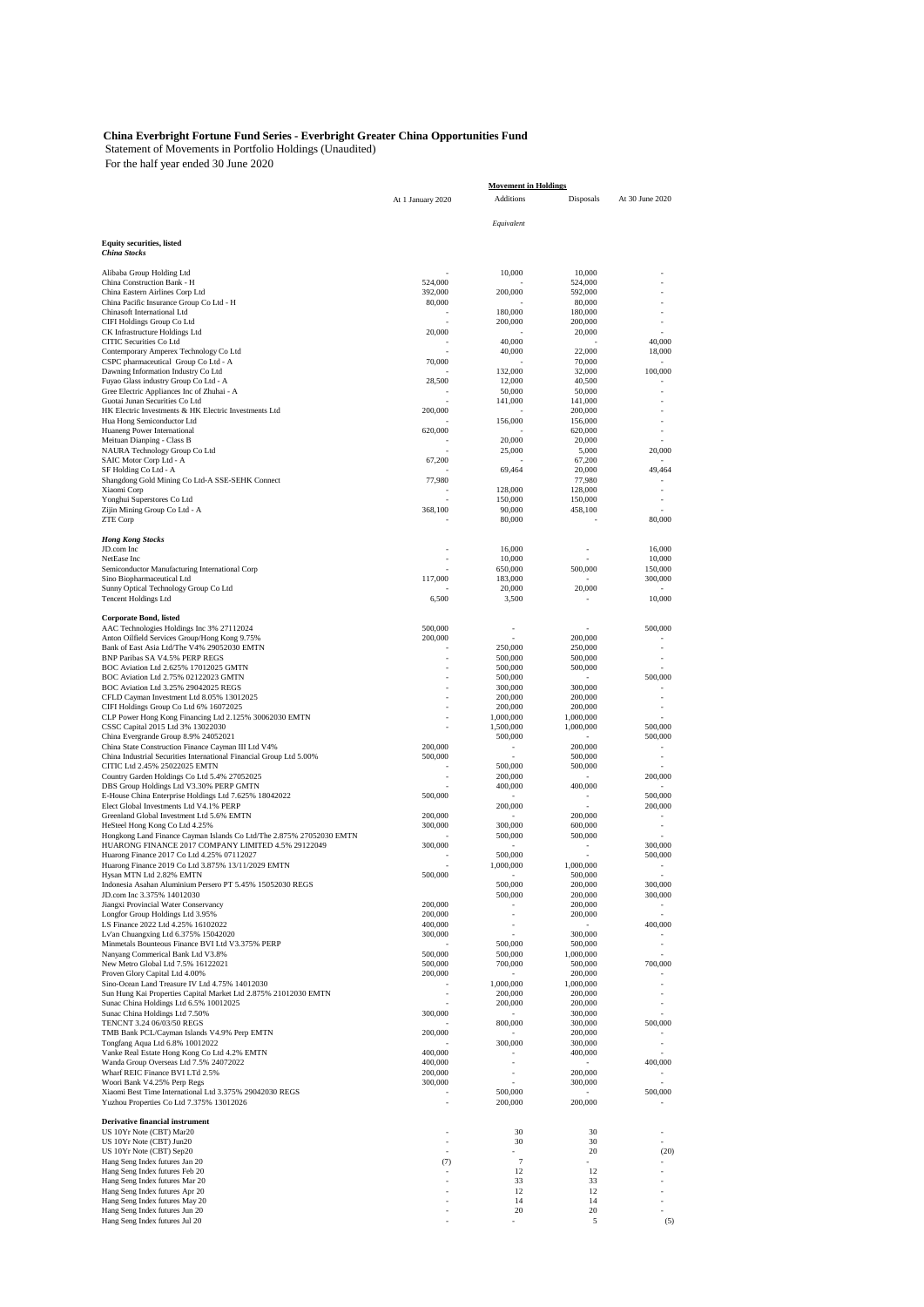#### **China Everbright Fortune Fund Series - Everbright Greater China Opportunities Fund Notes to the Financial Statements**

#### **1 GENERAL**

China Everbright Fortune Fund Series (the "Trust") was constituted as an open-ended unit trust established as an umbrella unit trust under the laws of Hong Kong pursuant to a trust deed dated 10 October 2013 between China Everbright Securities (HK) Limited (the "Manager") and ICBC (Asia) Trustee Company Limited (the "Trustee").

Everbright Greater China Opportunities Fund (the "Sub-Fund") was constituted as a separate Sub-fund on 26 November 2015. The Sub-fund is an open-ended Sub-fund and is authorised by the Securities and Futures Commission of Hong Kong (the "SFC") under Section 104(1) of the Securities and Futures Ordinance and is required to comply with the Code on Unit Trusts and Mutual Funds established by the SFC (the "SFC Code"). Authorisation by the SFC does not imply official approval or recommendation. As at 30 June 2020, there were three other sub-funds established by the Trust, namely Everbright Hong Kong Bond Fund, Everbright Income Focus Fund and Everbright Global Brands Fund.

The investment objective of the Sub-Fund is to aim to provide investors with medium to long term capital appreciation by investing not less than 70% of the Sub-Fund's net asset value in a portfolio consisting of listed securities or securities quoted on the over-thecounter markets of companies that derive a significant portion of their revenues from goods produced or sold and/or investments made or services performed in Hong Kong, China and Taiwan (the "Greater China").

#### **2 BASIS OF PREPARATION**

The financial statements are presented in Hong Kong dollars. They have been prepared under the historical cost basis, except for financial assets classified at fair value through profit or loss that have been measured at fair value. The preparation of the financial statements requires management to make estimates and assumptions that affect the amounts reported in the financial statements and accompanying notes. Management believes that the estimates utilised in preparing its financial statements are reasonable and prudent. Actual results could differ from these estimates. These financial statements are presented in Hong Kong dollars which is the sub-fund's major functional currency. The accounting policies and methods applied in the preparation of these interim financial statements are in accordance with the International Financial Reporting Standards ("IFRS"), which is consistent with those applied in annual financial statements of the year ended 31 December 2019.

#### **3 RECONCILIATION OF NET ASSET VALUE**

The net asset value ("NAV") presented in the financial statements and that quoted for pricing purposes at the period end ("Dealing NAV") are different as the principles for calculating the Dealing NAV as set out in the Explanatory Memorandum are different from those required for financial reporting purposes under IFRS. The following reconciliation provides details of these differences:

|                                                                                            | <b>30 June 2020</b><br><b>HKD</b> | 31 December 2019<br><b>HKD</b> |
|--------------------------------------------------------------------------------------------|-----------------------------------|--------------------------------|
| NAV as reported in the financial statements                                                | 101,567,027                       | 99,317,730                     |
| Adjustments for different basis adopted by the sub-fund in arriving at the<br>Dealing NAV: |                                   |                                |
| - Unamortised portion of preliminary expenses                                              | 186.144                           | 224,546                        |
| Dealing NAV                                                                                | 101.753.171                       | 99,542,276                     |
| Number of units in issue, Class I - HKD                                                    | 11,463,480.70                     | 11,463,480.70                  |
| Dealing NAV per unit, Class I - HKD                                                        | 8.87                              | 8.68                           |